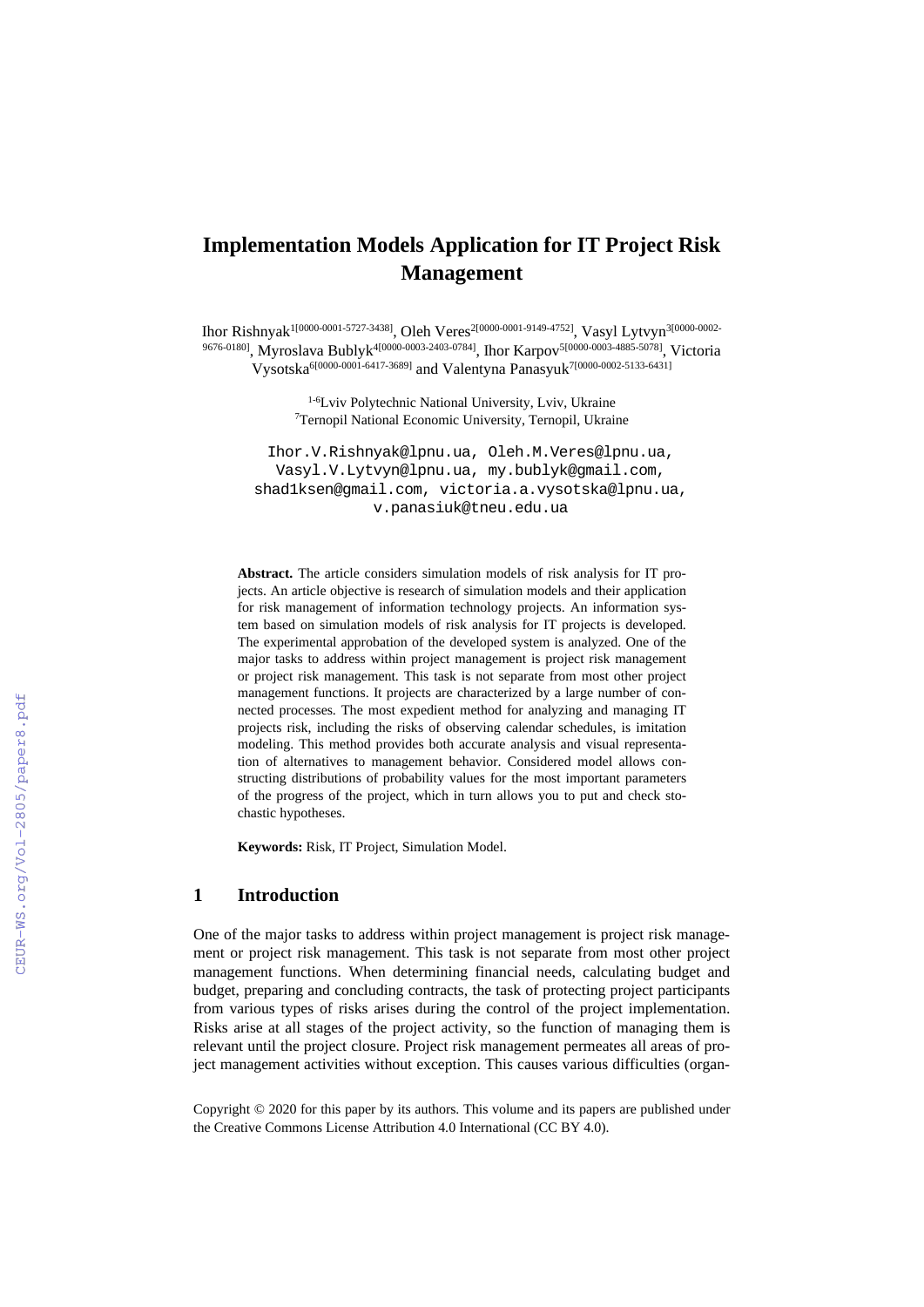izational, personnel, psychological, etc.) to separate this function into an independent element of the organizational structure of project management. Within the risk management of IT projects, the following issues are relevant [1-3]:

- Classification of project risks;
- Methods of risk identification and assessment;
- Informational support of risk management;
- Monitoring and forecasting of risks;
- Risk mitigation technologies;
- Organization of risk management;
- Assessing the effectiveness and justification of the optimal level of risk management costs.

Within the theory and practice of project risk management, the most important are, in particular, methods of risk assessment, monitoring and forecasting, risk management information support [5-9]. Risk management activities cover the following main stages: identifying risk, assessing it, choosing a method and means of risk management, preventing, controlling, financing risk, evaluating results. The project is a single process consisting of a set of coordinated and controlled activities with start and end dates, carried out to achieve a specific target that has limitations in terms of time, cost and resources [10-12]. The project operates in a defined environment containing internal and external components that, in turn, take into account economic, political, social, technological, regulatory, and cultural and other factors.

# **2 Related Works**

The project is always focused on the result, the achievement of the set goals, the specific subject area. The authorized project management, project manager and project team working under this management, other project participants who perform specific activities and processes for the project, carry out the implementation of the project. As part of the project, usually on a part-time basis, representatives of the linear and functional divisions of companies responsible for performing their tasks, activities, functions, including planning, management, control, organization, administration, and other system-wide functions, may participate. [1].

The managed parameters of the project are [13-21]:

- Scope of work and types of project work;
- Cost, project expenses;
- Temporary parameters, including terms, duration and reserves of work, stages, phases of the project, as well as parameters of the relationship of works;
- Resources required for the implementation of the project, including: human or labor, financial, logistical, subdivided into building materials, machines, equipment, components and parts, and resource constraints;
- Quality of design decisions, required resources, project components, etc.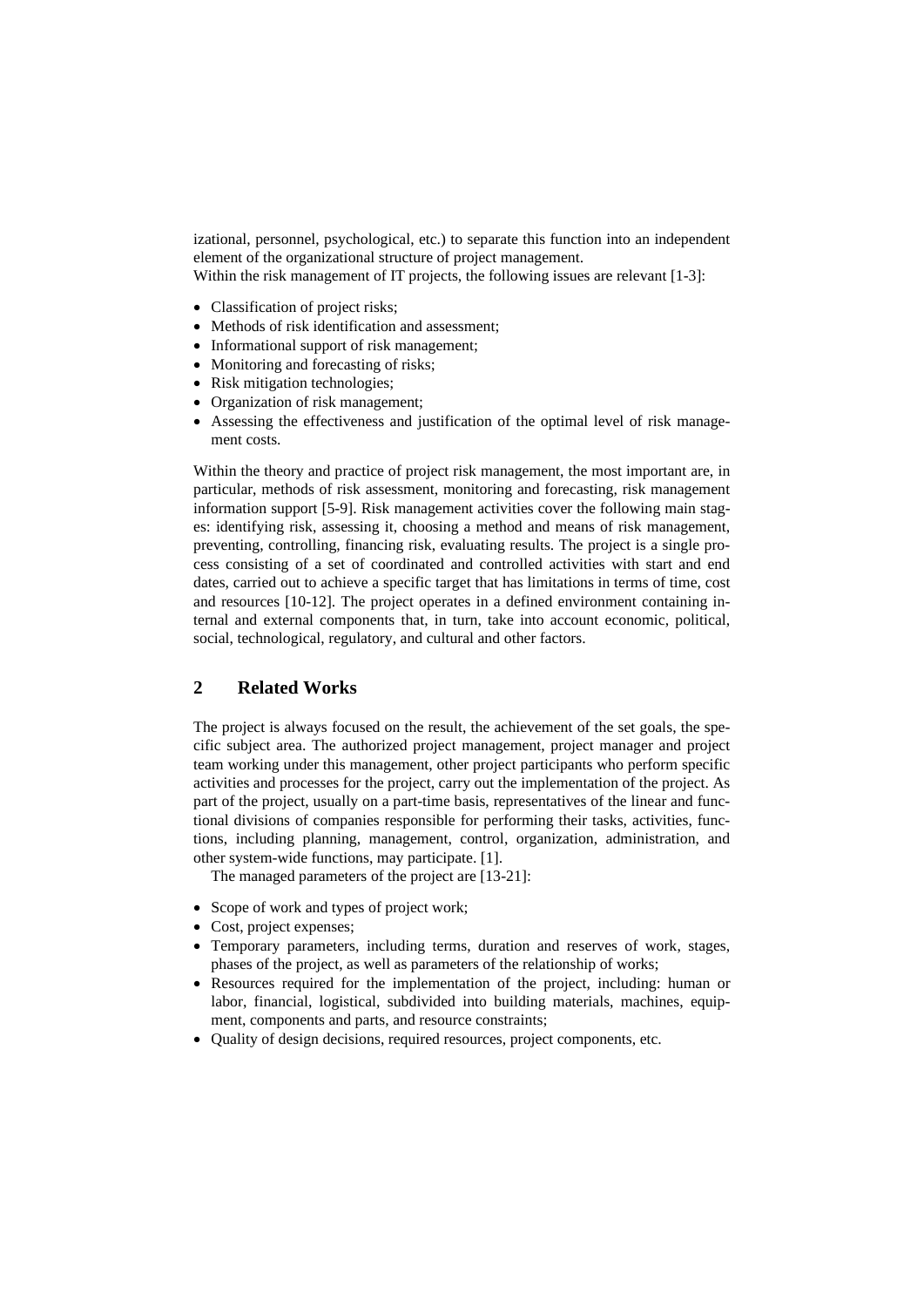Project management is an activity aimed at implementing a project with the highest possible efficiency with given time constraints, resources, and the quality of the project outputs (documented, for example, in the terms of reference) [6]. In order for effectively project management constraints, methods of constructing and controlling work schedules are used. To manage the resource constraints, the methods of forming the financial plan (budget) of the project are used and, as the work is carried out, monitoring is carried out in order to prevent costs from getting out of hand. Appropriate resources are required to perform the work, using specific methods of human and material resource management (for example, the responsibility matrix, resource loading diagrams). Of the three main constraints, the most difficult is to control the constraints on the project results. The problem is that tasks are often difficult to formulate and control. In particular, quality management methods are used to solve these problems. Thus, project managers are responsible for three aspects of project implementation: timing, cost and quality of output. However, effective time management is the key to success by all indicators. Project time constraints are often the most critical. Where project deadlines are severely delayed, cost overruns and poor quality of work are likely consequences. Therefore, in most project management methods focus is on the work scheduling and monitoring of the calendar schedule [22-27].

The main elements of a system of management in situations of uncertainty are: identifying risk in alternatives and keeping it within acceptable levels; development of specific recommendations aimed at eliminating or minimizing the possible negative effects of risk [28-33]. The challenge of managing IT projects is to reduce the impact of unwanted factors on the project lifecycle to produce the results closest to the desired ones. For complex systems, where the problems of research and prediction of states are mostly solved, depending on the chosen management strategies, such as systems of analysis and management of project risks, there are difficulties in the application of analytical models. They are caused by the following factors:

- Large projects have many links between processes;
- Real projects fall under the influence of random external and internal factors, the accounting of which is not possible analytically;
- The possibility of comparison of the original with the model exists only at the beginning and after the application of the mathematical apparatus, since the intermediate results may have no analogues.

In this regard, it is advisable to use a more flexible method, the simulation method.

The model is presented in the form of an algorithm in which all the most essential elements, connections in the system are determined and initial values of the parameters corresponding to the initial moment of time are given.

All further changes occurring in the system by the cause and effect law are calculated by means of logical processing of data when executing this algorithm.

This method does not require equations and does not require their solution, so it is widely used in many areas of human activity without additional special knowledge.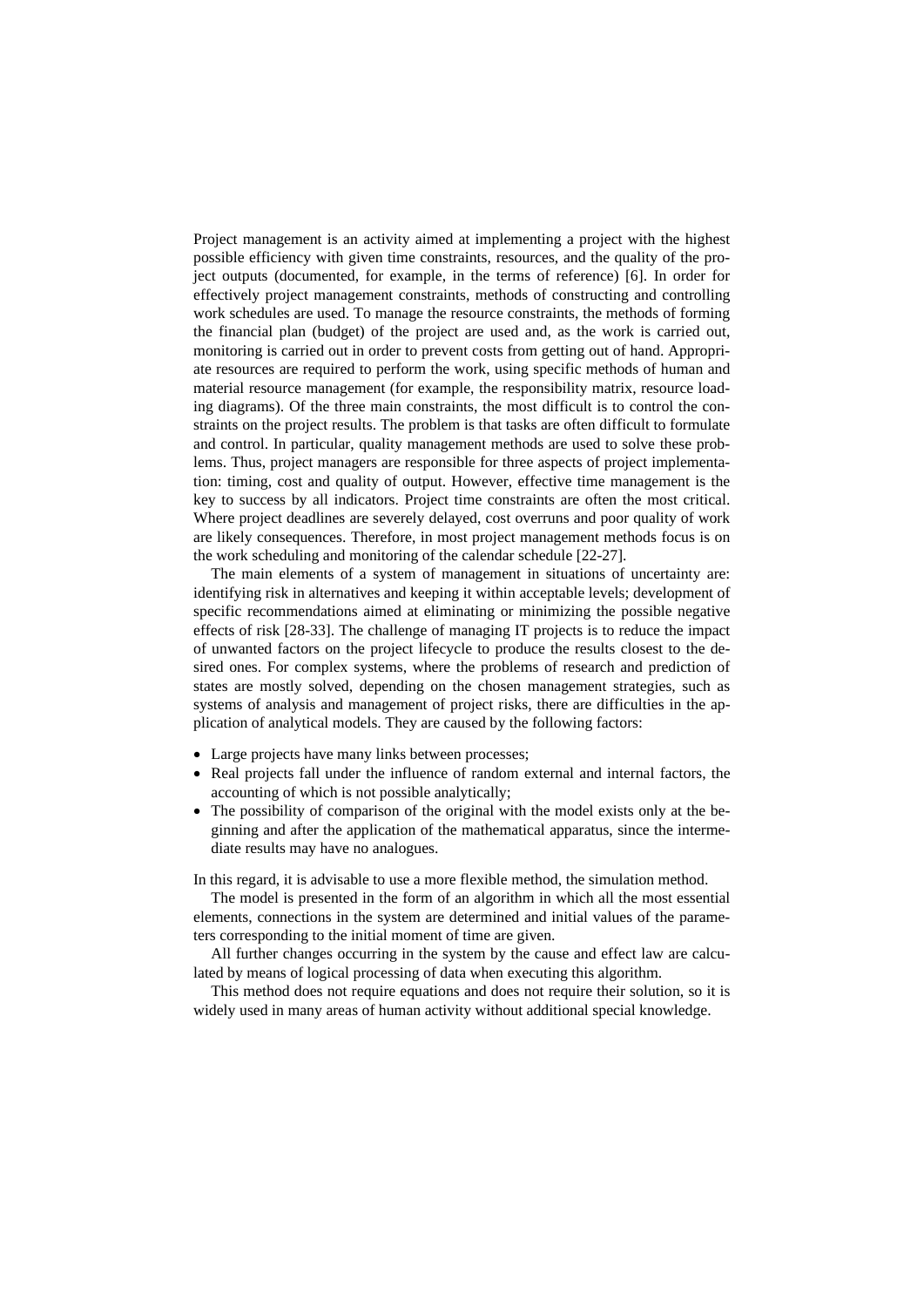# **3 Materials and Methods**

During the simulation experiment, the computer simulates the functioning of the system, process, or project and calculates the characteristics of the properties manifested by the system. The simulation experiment is similar to a full-scale experiment, but unlike a full-scale experiment, it allows you to experiment with systems that are already missing or to predict the behavior of existing systems in the future, to study their behavior in emergencies. It is cheaper and faster than full-scale experiments.

Simulation modeling in the management of IT projects can be seen as a kind of "simulator" that allows the manager of any level to predict the execution of the project under the influence of various controlled and uncontrolled factors of the external and internal environment [3]. With simple simulation modeling tools, it is possible to calculate the likelihood of a particular result when accounting for the impact of several factors. Efficiency and simplicity of the method allows varying a huge number of situations at many combinations of initial conditions. The constant process of accumulation of simulation results leads to the formation of a sufficiently large but finite array of typical management situations with a finite number of standard behaviors. It gives an opportunity to regulate certain steps in project management and allows increasing efficiency and effectiveness of management activity.

Simulation modeling is a versatile method that provides both accurate analysis and visual display of alternative management behaviors. In addition, because of its versatility, the ability to conduct numerous experiments and plan for various changes, imitation models of complex systems are the most common. In the process of conducting experiments on the simulation model, it is possible to make the following changes:

- In the model structure (add new items and links, remove others)
- Behavior models, model parameters;
- Parameters and laws of distribution of random factors:
- In time of values and external variables.

Simulation models allow us to investigate system-wide properties, system behavior in special situations, to find better values of system parameters that were free before the start of the study, to predict system behavior over time. The algorithmic structure of the simulation models facilitates the implementation of various schemes of hierarchical subordination and coordination between the elements of the model.

We distinguish the following eight stages of simulation.

### **3.1 Defining the Goals, Objectives and Opportunities of Imitation**

The objective is external to the system under consideration, determined by the tactical or strategic interests of the individual or group of persons for whom the study is being conducted. Of particular interest is the situation where the ODA (administrator, manager, and supervisor) solves some practical problem. The purpose of the study (or each set of goals) is specified in the form of a set of tasks, the solution of which is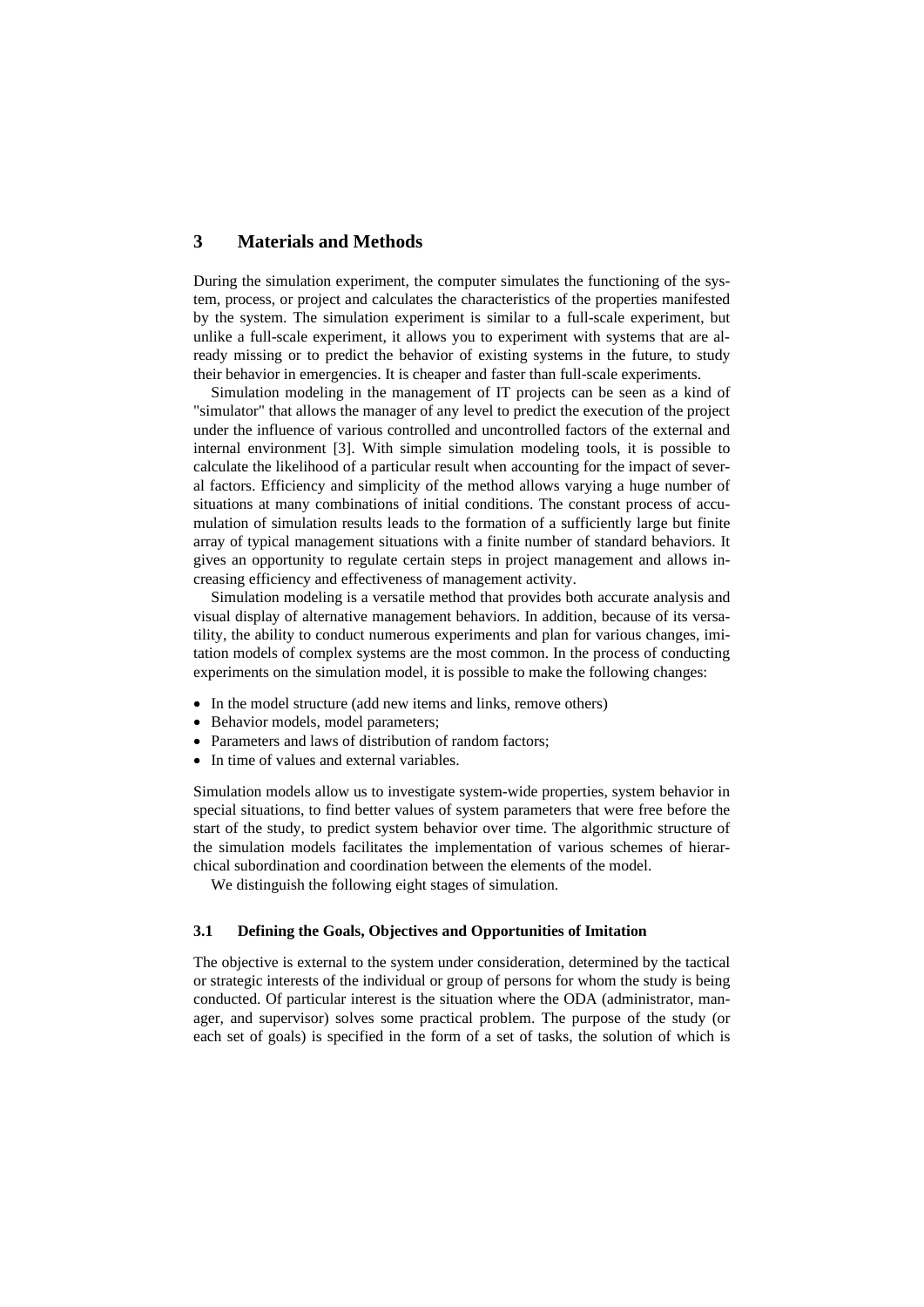necessary and sufficient to achieve the goal. Usually, many tasks have a hierarchical structure and can conveniently depicted as a tree of goals and tasks.

Another factor that leads to the identification of this problem is the ability of the researcher (theoretical, financial, time and others). Theoretical capabilities are those data and research methods that a researcher can apply to solve a problem based on their professional knowledge and experience. Financial capability limits the use of tools, the volume of experiments and observations, the number of specialists and support staff. Any research should done in specific timeframes, which significantly depend on the scale of the problem and the depth of its study.

In general, the purpose of the study can be decomposed as follows:

- Description of the functioning of the system (description of the system in the framework of an already formulated problem, i.e. some aspect of the functioning of the system);
- Forecast of functioning at different impacts (predicting the state of the system in the future under different variants of internal and external influences (scenarios) on the system);
- Search for the best version of the system.

#### **3.2 Analysis of the System and Construction of its Conceptual Model**

The formulation of the research problem allows us to outline the boundaries of the object, distinguishing it from the environment. The result of the systematic approach to the problem is a conceptual model that reflects the concept of the study and is determined by its goals and opportunities. The conceptual model contains:

- Description of the boundaries of the system;
- Set of system elements;
- The set of status indicators for each element;
- A set of links between elements of the system (if necessary, indicate the intensity of resource and information flows);
- A list of processes that take place in the system;
- A list of internal and external influences on the system.

The most common are verbal (verbal) descriptions of the conceptual model; various diagrams, graphs, tables and charts are also used to provide the information in a clear and concise manner. The conceptual model may contain formalized elements (flowcharts, flow models, mathematical relations, etc.), which facilitates subsequent steps of formalization.

#### **3.3 Drawing up and Structuring of the Simulation Model**

The next stage of simulation is the formalization of the conceptual model that is obtained, that is, the construction of a formal model. The general appearance of a formal simulation model can defined by the ratios: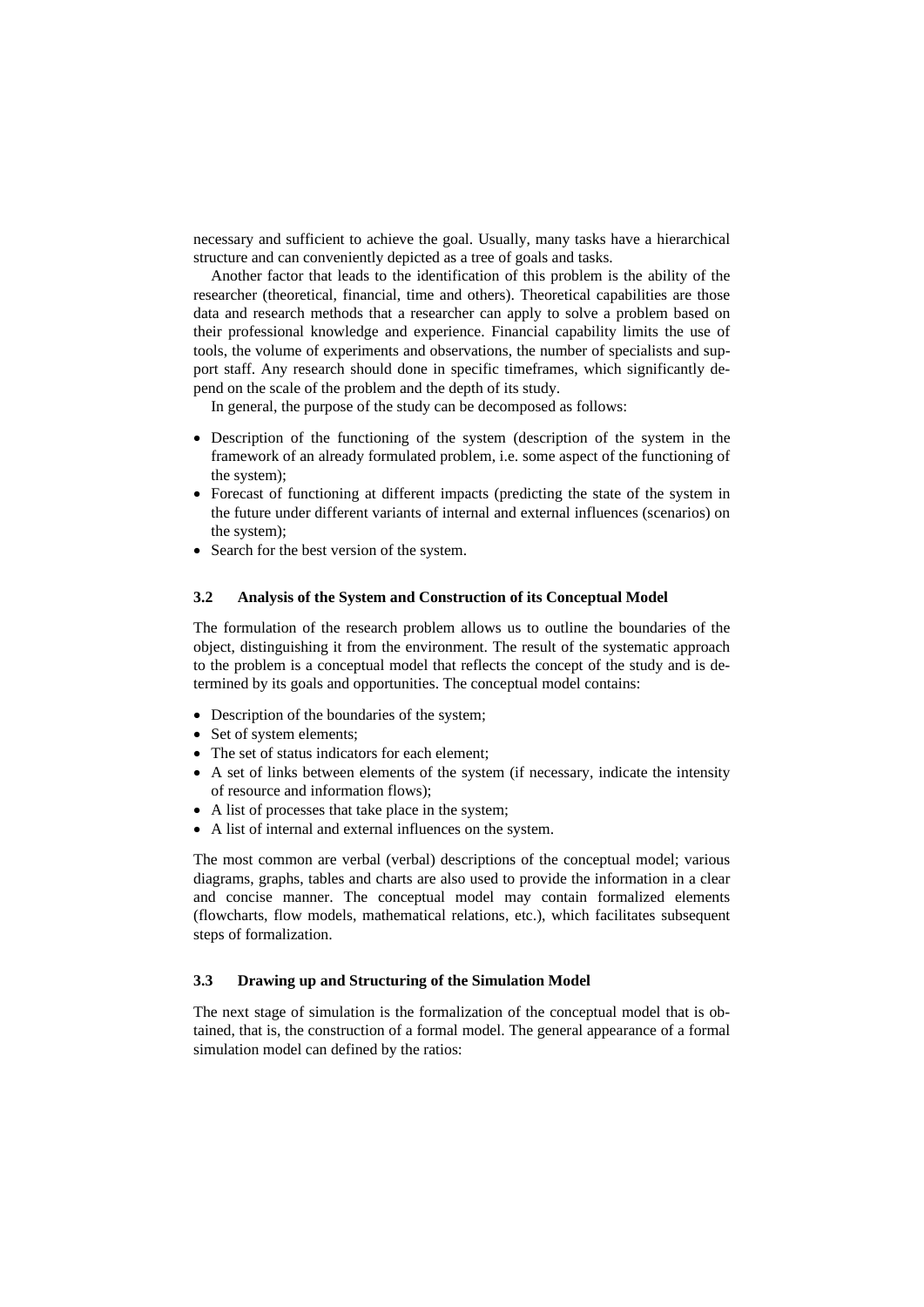$$
x(t + \Delta t) = x(t) + (\Delta t)f_t(x(t), u(t), \xi(t)), \quad x(0) = x_0, t = 0, \dots, T - \Delta t,
$$

#### Where

 $x(t) = (x_1(t), \dots, x_n(t))$  is vector of state;

 $x_i(t)$ ,  $(i = 1, \ldots, n)$  is this is the value of the indicators that characterize the state of the system at time t; components of the state vector can take both quantitative (numeric, symbolic, etc.) and qualitative values on some order scale;

 $u(t) = (u_1 ( t), \dots, u_m ( t))$  is vector of controlled effects;

 $\xi(t) = (\xi_1(t), \dots, \xi_n(t))$  is vector of not controlled effects;

 $f_1(x(t), u(t), \xi(t))$  is vector-function of the same dimension as x (t), which deter-

mines the dynamics of the state vector under conditions of external influence;

 $x_0 = (x_{01},...,x_{0n})$  is the initial value of the state vector that is known;

*T* is the period during which the dynamics of the system are simulated;

∆*t* is modeling step (time difference between two consecutive states of the system).

Each of the vectors  $x(t)$ ,  $u(t)$  i  $\xi(t)$  can take values from some valid range, which is determined accordingly  $X(t)$ ,  $U(t)$  i  $\Xi(t)$ . Area of valid states  $X(t)$  is characterizes the range of possible states of the system, the range of acceptable controls,  $U(t)$  is characterizes the capabilities of the subject to control the system, and the area  $\Xi(t)$  is characterizes the possible values of uncontrollable factors (in the

complete absence of information this area coincides with the whole space  $R^p$ ).

Depending on the purpose of the simulation, a system time is introduced to simulate the course of time in a real system. There are two types of scales of model (system) time: uniform and event (by actions). After setting the system state vector and selecting a time step, the model is decomposed and its block design is determined. The block principle of model building has a number of advantages, especially tangible when creating complex imitation models.

#### **3.4 Software Implementation of the Simulation Model**

An integral part of applied systematic research is computer simulation experiments with the model. The constructed formal model should presented in the form of a program that implements the corresponding research algorithm: numerical solution of the system of algebraic and differential equations, optimization problem, and transition of the system from the initial state to the final state.

### **3.5 Analysis and Correction of the Simulation Model**

Before using a built-in simulation model, the following questions must addressed:

- Select the values of structural and numerical parameters of the model;
- Make sure that with these parameter values, the model fits well with the modeled system and describes it adequately (verification, verification of certain adequacy).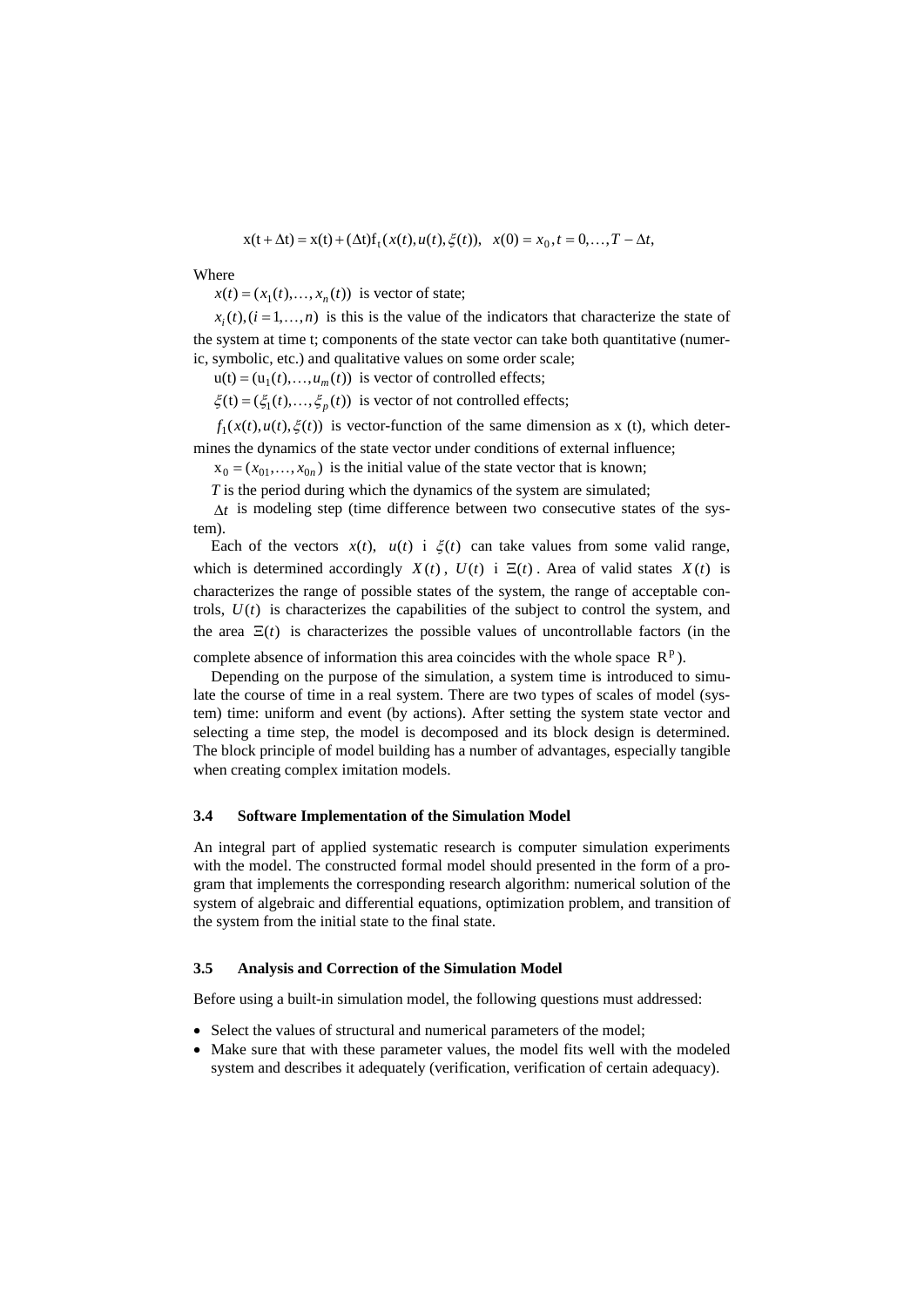### **3.6 Planning and Conducting Simulation Experiments**

In simulation modeling, the computer plays the role of an experimental institution, giving the value of managed variables, uncontrollable factors, and the initial conditions of the system trajectory. Since the number of possible combinations of controlled and unmanaged external factors (even for a finite set of them) per system is large, so is the role of planning simulation experiments.

### **3.7 Processing and Analysis of Simulation Results**

Usually, the immediate results of the simulation are not yet suitable for solving the tasks. They should systematized, submitted in a form that is more favorable for later analysis, submitted to the ODA, and analyzed. Negative results can obtained at this stage, which means that you need to correct the model and return to the previous steps. The statistical methods of processing the simulation results include:

- Data capture and accumulation of modeling statistics;
- Determination of intervals for initial values;
- Identifying functional relationships between variables using regression analysis;
- Identification of the law of distribution on the histogram.

Analysis of simulation results contains:

- Evaluation of the accuracy of the simulation experiment;
- Reducing the number of model parameters;
- Determination of intervals of change of parameters;
- Search for the source of errors:
- Removal of sharply rejected values;
- Selection of coordinate system for presentation of results, etc.

#### **3.8 Management and Support of Simulation Results**

The key to simulating systems is to solve practical problems. Therefore, the simulation process does not end even after receiving, processing and interpreting the results of the simulation ODA and experts. It is necessary to ensure the practical application of these results in the management of an appropriate dynamic system. It is necessary that the results can used not only for a single solution of the task, but also for the multiple solution of a complex of problems related to this system [3].

In this way, simulation models allow us to investigate the behavior of large systems, in particular, IT projects, that are not amenable to research by other methods.

# **4 Experiment**

We present information technology project as a certain sequence of  $w_i \in W$  processes. The process is a set of interrelated or interrelated activities that converts the inputs to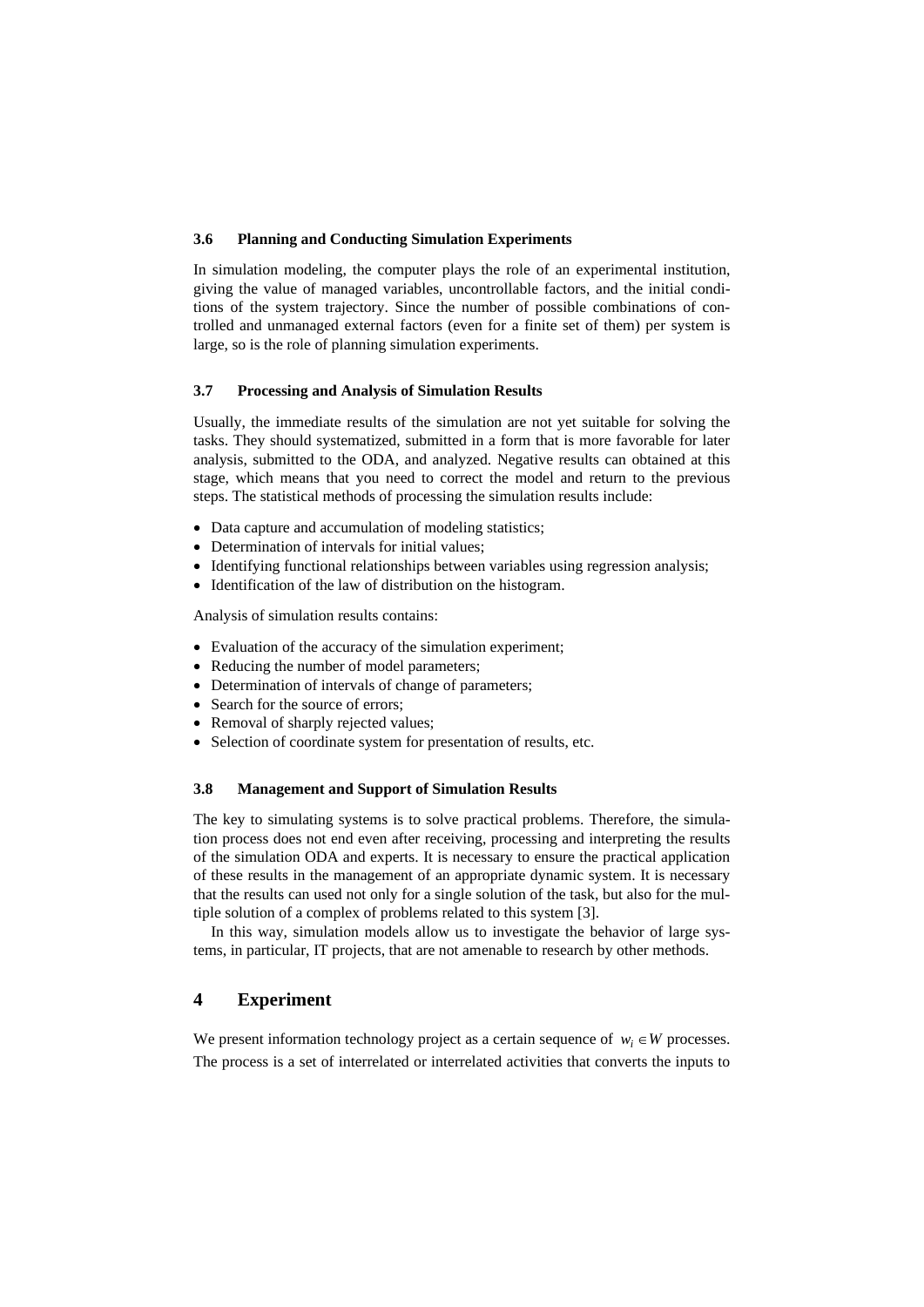outputs [6]. Each process has its own defined start  $t_i^T \in T$  and finish  $t_i^3 \in T$  dates. In addition, the beginning of some processes may depend on the end of the others that proceed. Model of the IT project will be as a place in the form of network. Each project will be marked with a network arc, which is focused on project implementation and combines two stages of the project. The stages of the project are designated by network nodes and establish a relationship of retraction among processes of IT project. In other words, the stage is an event of start or end process.

Building a network of project is based on the following rules:

- Each process is fed to one and only one arc;
- Each process is identified by two end nodes (a node of the beginning of the process and its node completion);
- To maintain the correct relationship of transposing additional process, you must specify:
	- o Which process is directly preceded by the accompanying process;
	- o What process should be performed after the added process is completed;
	- o What process competes, that is performed in parallel, with added process.

Fig. 1 will lead to the example of network model of the project, in which there are ten events (knots 1,2,...,10), which define the completed stages of the project. The arcs between the nodes of the network define the processes of the project (14 processes), which are characterized by a certain duration of performance and certain resource constraints.



**Fig. 1.** An example of a network model of IT project.

The analysis of the risk of compliance with the deadlines of the project is to determine the probability of which the project will executed at a certain time and vice versa, how much time is required for successfully complete the project with the given probability. It is obvious that the project will be successful, that is, in a predetermined period, completed in case of completion of all the work of the project. The performance of the project can be calculated by summing the longest by chronological dimension of path (the critical way), which determines the maximum duration of the project overall. The process is critical if it has no "allowance" for the time of its start and completion. So that the entire project is completed immediately, it is necessary that all the critical processes are started and end in a strictly defined time. For a non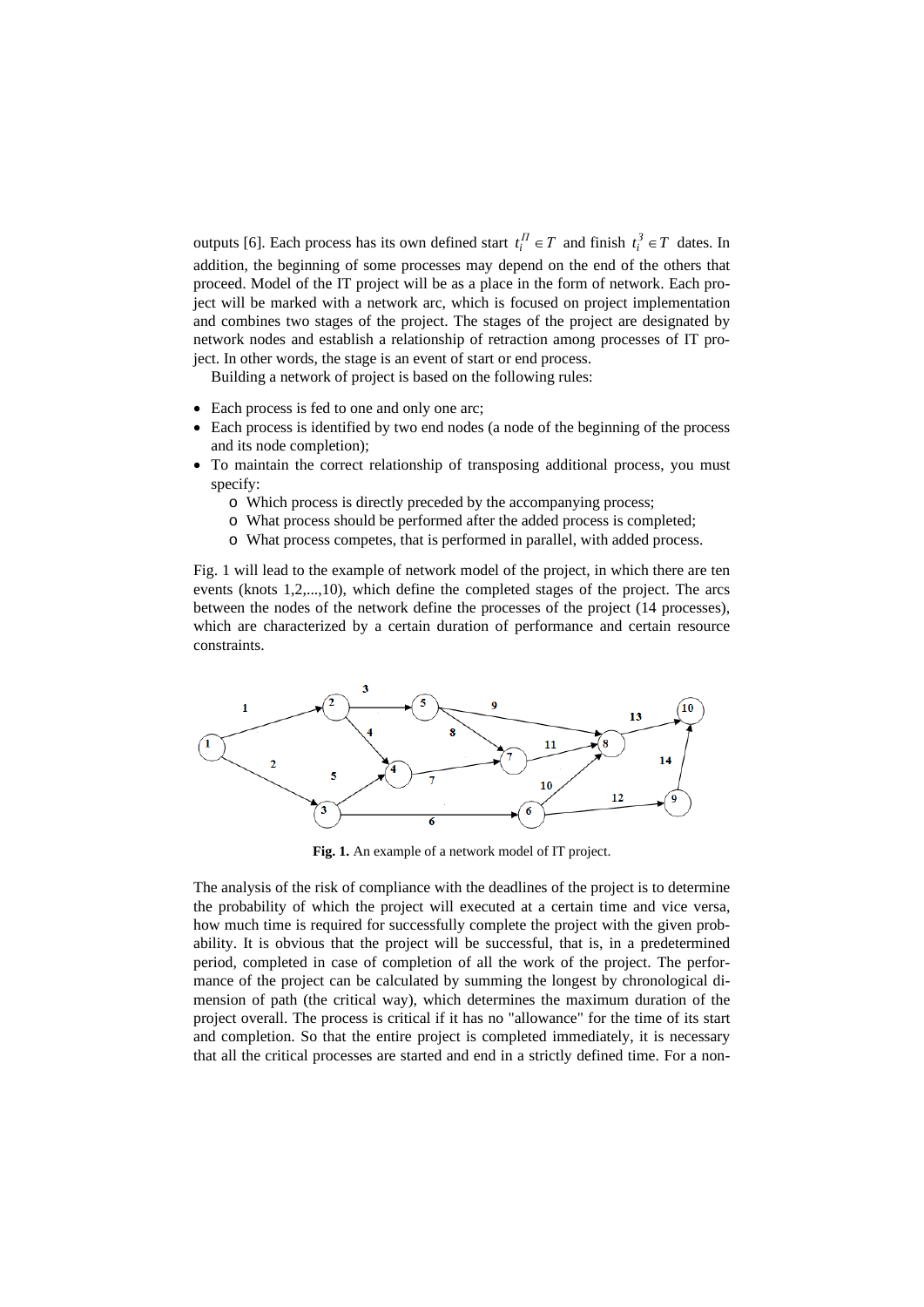critical process, some deviations in its start time, but within certain boundaries – means when the time of its start does not affect the duration of the entire project. To perform the necessary calculations we define an event as a point on the timeline axis where one process ends and another begins. We introduce the following designations:

- $t'_i$  is the earliest possible occurrence of the event *j*;
- $t''_i$  is the latest possible time of occurrence of the event *j*;
- *D<sub>iq</sub>* is process Duration  $(j, q)$ .

Calculation of the critical path occurs in two passages. During the first pass, the earliest times of occurrence of events are evaluated, and for the second – the earliest times of occurrence of the same events.

**І-st pass.** The calculations start at node 1 and finish at last node *n*. Let's assume, that  $t'_j = 0$ , means, projects starts at zero time point. Then for each node *j* we define nodes  $p, q, ..., v$ , which are directly related to node *j* by processes  $(p, j)$   $(q, j)$ ...,  $(v, j)$ , for which we already calculated the earliest time of corresponding events. The earliest time of event *j* is calculated by formula:  $t'_i = \max\{t'_p + D_{pi}, t'_q + D_{qi}, t'_v + D_{vi}\}.$  Moving forward is finished, when value  $t'_n$  is calculated for node *n*.

**ІІ-nd pass.** Calculations start at the last node *n* and end in node 1. Let's assume, that  $t''_n = t'_n$ , means that earliest and latest time for finishing project are the same. Then for each node *j* we define nodes *p*,*q*...,*v*, directly connected to node *j* by processes  $(p, j)$   $(q, j)$ ...,  $(v, j)$ , for which we already calculated latest time of corresponding events. The latest time of event *j* is calculated by formula:

$$
t'_{j} = \min\{t''_{p} - D_{pj}, t''_{q} - D_{qj}, t''_{v} - D_{vj}\}.
$$

Moving backward is finished, when value  $t_1''$  is calculated for node 1.

Process (*i*,*j*) will be critical, if following conditions are valid:

1.  $t''_i = t'_i$ ; 2.  $t''_j = t'_j$ ; 3.  $t''_j - t''_i = t'_j - t'_i = D_{ij}$ 

Critical processes should form a continuous path across the entire network from the initial event to the end. For the implementation of simulation model of IT Projects Risk analysis is developed about a system that decides to determine the probability of successful completion of the project at the specified dates and the time of completion of the project at a specified probability of successful completion.

The project is in the form of a network. An arc oriented in the direction of project implementation marks each process of the project. Each event is set by a network node and establishes a coding relationship among project processes. Its number, title and duration characterize each process of the project.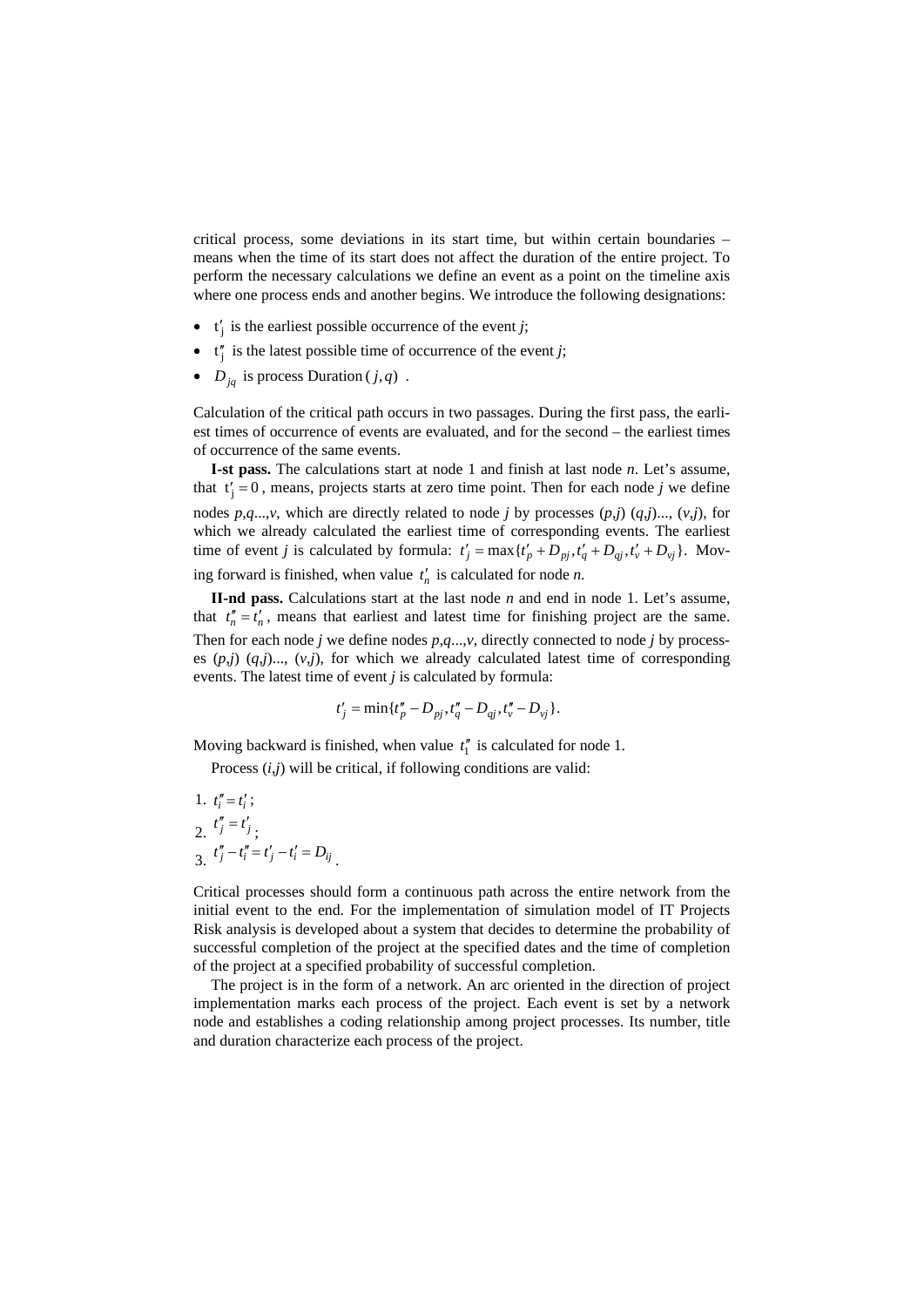The duration of the processes can be deterministic, stochastic or probabilistic. In the first case, the Critical Path Method is used, in the second – PERT (Program Evaluation and Review Technique) method.

In the case of probabilistic lifetime's processes, for each of them it is necessary to obtain probabilistic distributions of time of execution of this process. To obtain the kind of law probabilistic distribution and its parameters, you can use several methods. The First is to obtain the type and parameters of the distribution law by questioning experts (subjective probabilities). The second is based on the plural of analogues projects (objective probability). To determine the analogues projects must first classify the simulated project. To do this, we use the database of already executed projects and with the help of fuzzy classification; we divide the projects into classes by certain signs. Later after conducting cluster analysis of a simulated project determine the class to which it belongs and choose the rationing procedure for calculating the parameters of the project.

# **5 The Results**

For example, the developed system is to take the project given by the network in Fig. 1. Input the data in this system to enter the project's network model is the characteristics of the project processes: process numbers and their names, the longest and shortest duration. In order to establish relationships, project processes as input parameter for each process are set numbers of processes without which the process is impossible to start. This data is entered in the dialog box (Fig 2) in the table (Fig 3).

| Add Task Dialog |              |  |
|-----------------|--------------|--|
| Task Name:      |              |  |
| Predecessors:   |              |  |
| Duration:       | till<br>from |  |
|                 | Cancel<br>OK |  |

**Fig. 2.** Custom input window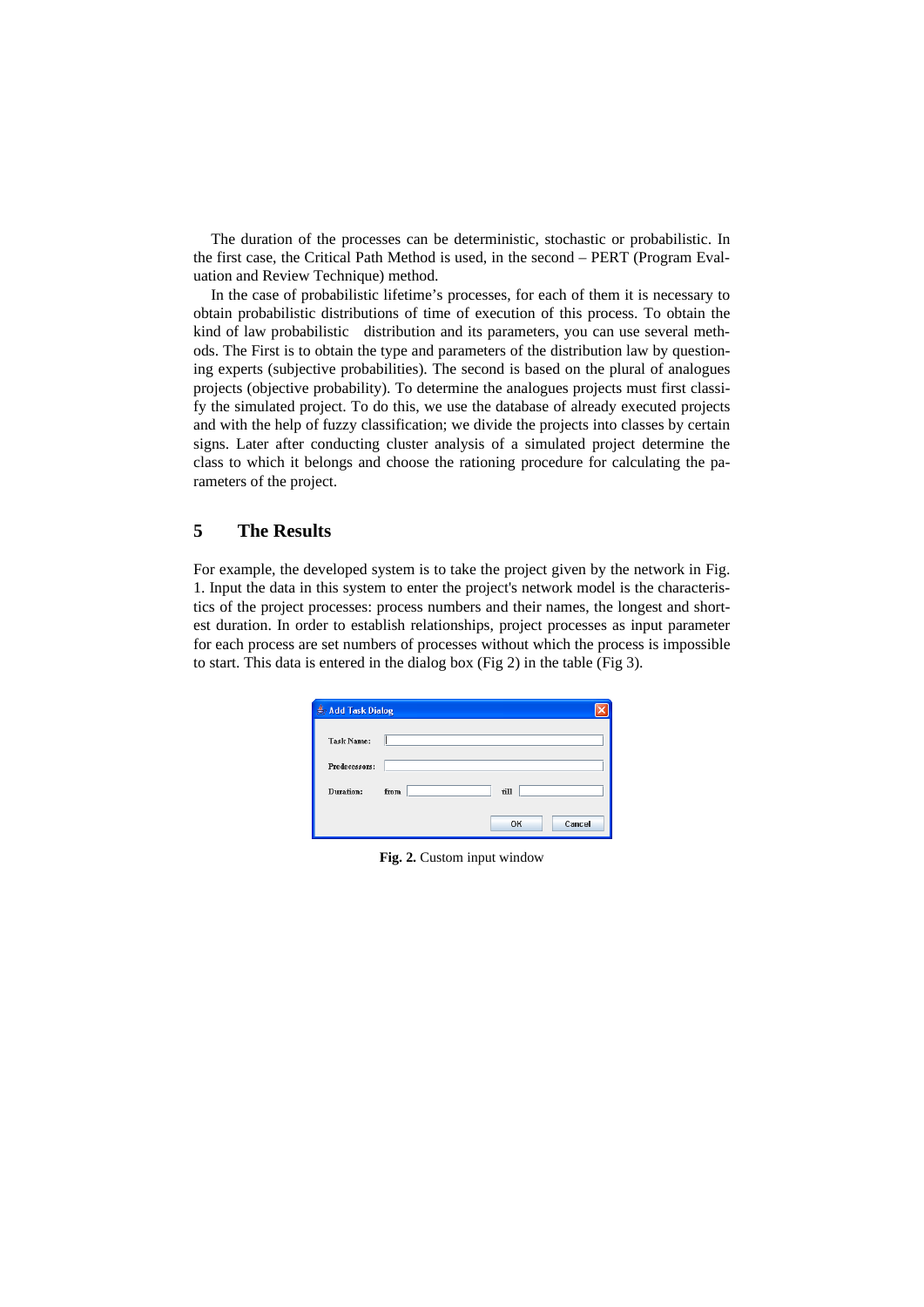| #  | Task Name | Predecessors | From Duration | <b>Till Duration</b> |
|----|-----------|--------------|---------------|----------------------|
|    | name1     |              | 12            | 15                   |
| 2  | lname2    |              | 21            | 23                   |
| 3  | name3     |              | 7             | 11                   |
| 4  | name4     |              | 14            | 16                   |
| 5  | lname5    | 2            | 17            | 20                   |
| 6  | name6     | 2            | 11            | 15                   |
|    | name7     | 4,5          | 8             | 11                   |
| 8  | lname8    | 3            |               | 9                    |
| 9  | name9     | 3            | 3             | ß                    |
| 10 | lname10   | 6            | 6             | 9                    |
| 11 | name11    | 7,8          | Ι9            | 11                   |
| 12 | name12    | 6            | 12            | 14                   |
| 13 | lname13   | 9,11,10      | 9             | 11                   |
| 14 | name14    | 12           | 23            | 26                   |

**Fig. 3.** Able with entered input data for a test project

For all project processes the probabilistic distribution law is specified, which will be used with a random values generator and the distribution parameters are necessary if necessary. The number of settlement iterations is given separately (Fig. 4). To provide random values by the selected distribution law, the generators of random quantities are used.



**Fig. 4.** The Type and Distribution Options window **Fig. 5.** Critical pathways for a test project

In particular, the system provides random value generators to provide random values after we have the law of distribution: Uniform distribution; Normal distribution (D); β- distribution (parameters α and β); Exponential distribution; γ-distribution (parameter  $\alpha$ ). The system works as follows. After specifying input data is generation of random duration of work with a specified user. Generation occurs according to the selected law distribution. Later passes the process of finding the critical path of the project, in accordance with the given order of following works and their generated lifetimes. The number of such transitions depends on the number of the settlement iterations.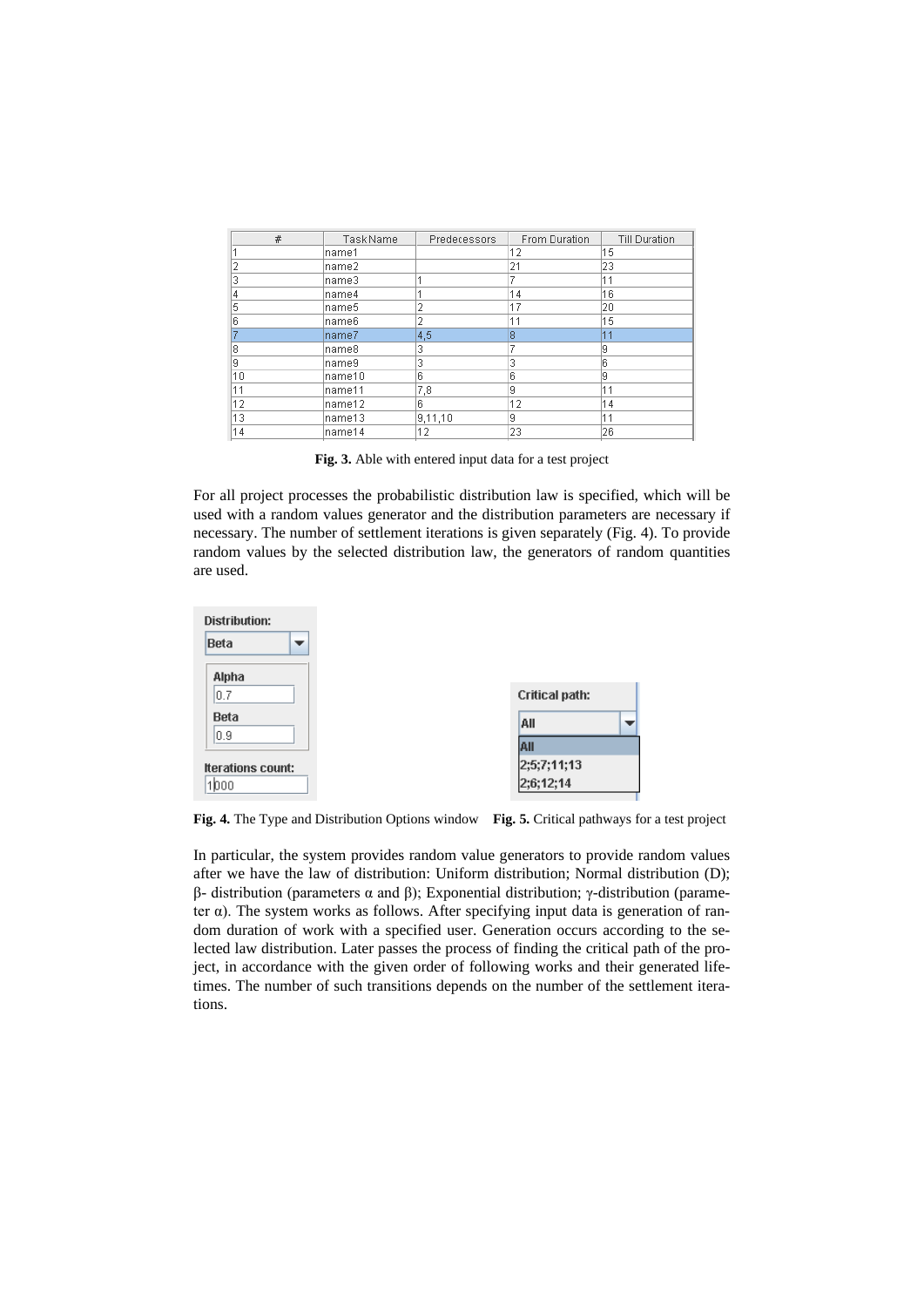### **6 Discussions**

For the project, the table (Fig. 3) and the distribution parameters (Fig. 4) critical path be the following (Fig. 5). Then the system forms probabilistic distributions for the found critical ways, analyzes them and depicts graphically (Fig. 6). The source data of the system are the formed probabilistic distributions in both separate found critical ways and for the project in general (Fig. 7).

As a result of the system work, we can get an answer to the question:

- How long will the project is performed in advance of the given likelihood?
- What is the probability that the project may executed in a specified period?

For example: For a period of 72 time units, a project that is specified in Fig. 1 will be finalized with a probability of 0.80373, and the completion of this project with the probability of 0.9 is possible in the period not later than 73 time units (Fig. 8).



**Fig. 6.** Probability distributions are in critical ways.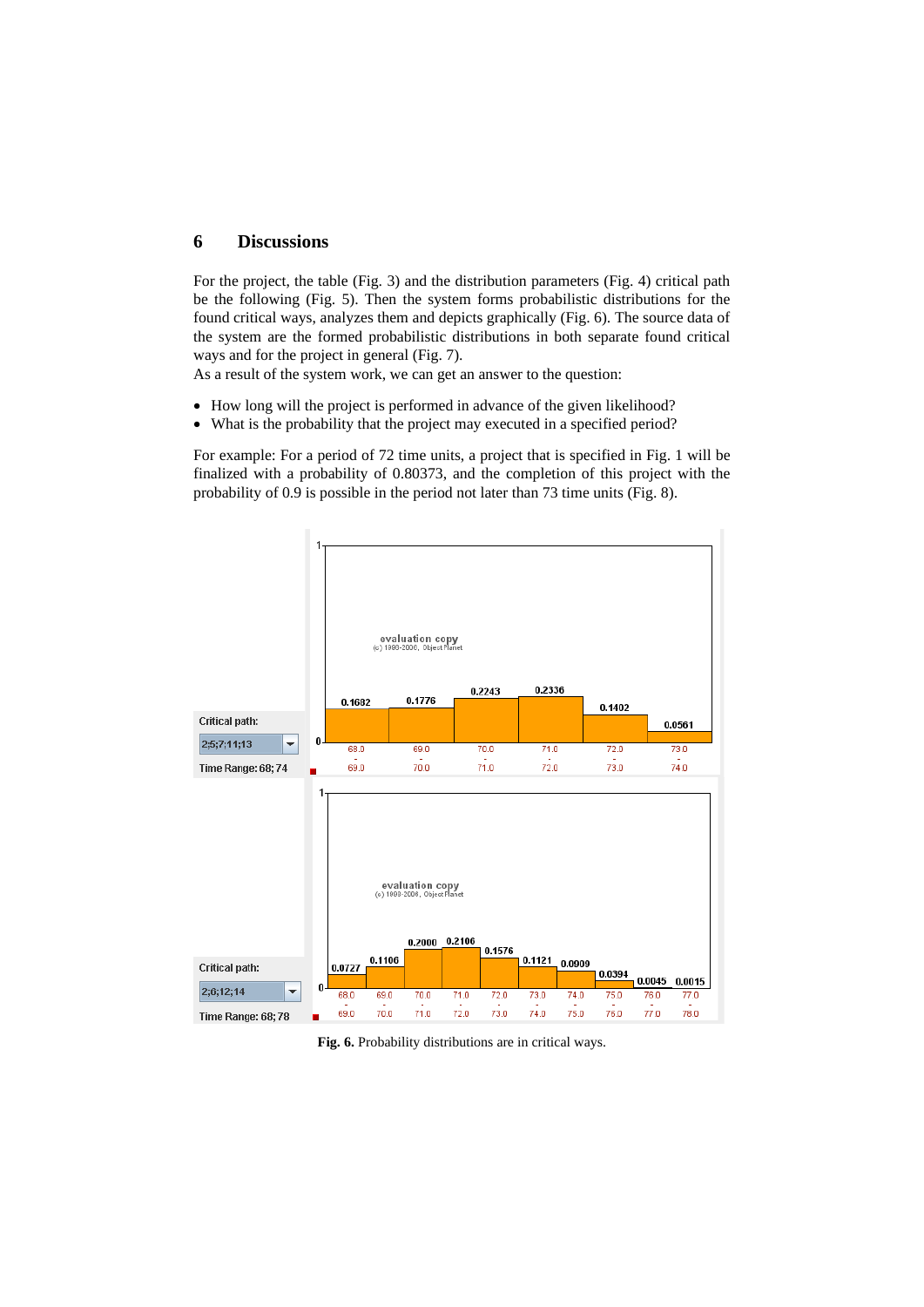

**Fig. 7.** Probabilistic distribution of the whole project.

| <b>Enter Time:</b> |
|--------------------|
| 72                 |
| Probability        |
| 0.80373            |
|                    |
| Enter Probability: |
| 0.9                |
| <b>Time</b>        |

**Fig. 8.** Duration and probability of successful project completion.

The received information can used to develop specific recommendations for reducing the impact of undesirable factors on the life cycle of the IT project in order to obtain the results closest to the desired ones.

# **7 Conclusions**

It projects are characterized by a large number of connected processes. The most expedient method for analyzing and managing IT projects risk, including the risks of observing calendar schedules, is imitation modeling. This method provides both accurate analysis and visual representation of alternatives to management behavior. Considered model allows constructing distributions of probability values for the most important parameters of the progress of the project, which in turn allows you to put and check stochastic hypotheses. The project is in the form of a network. An arc oriented in the direction of project implementation marks each process of the project.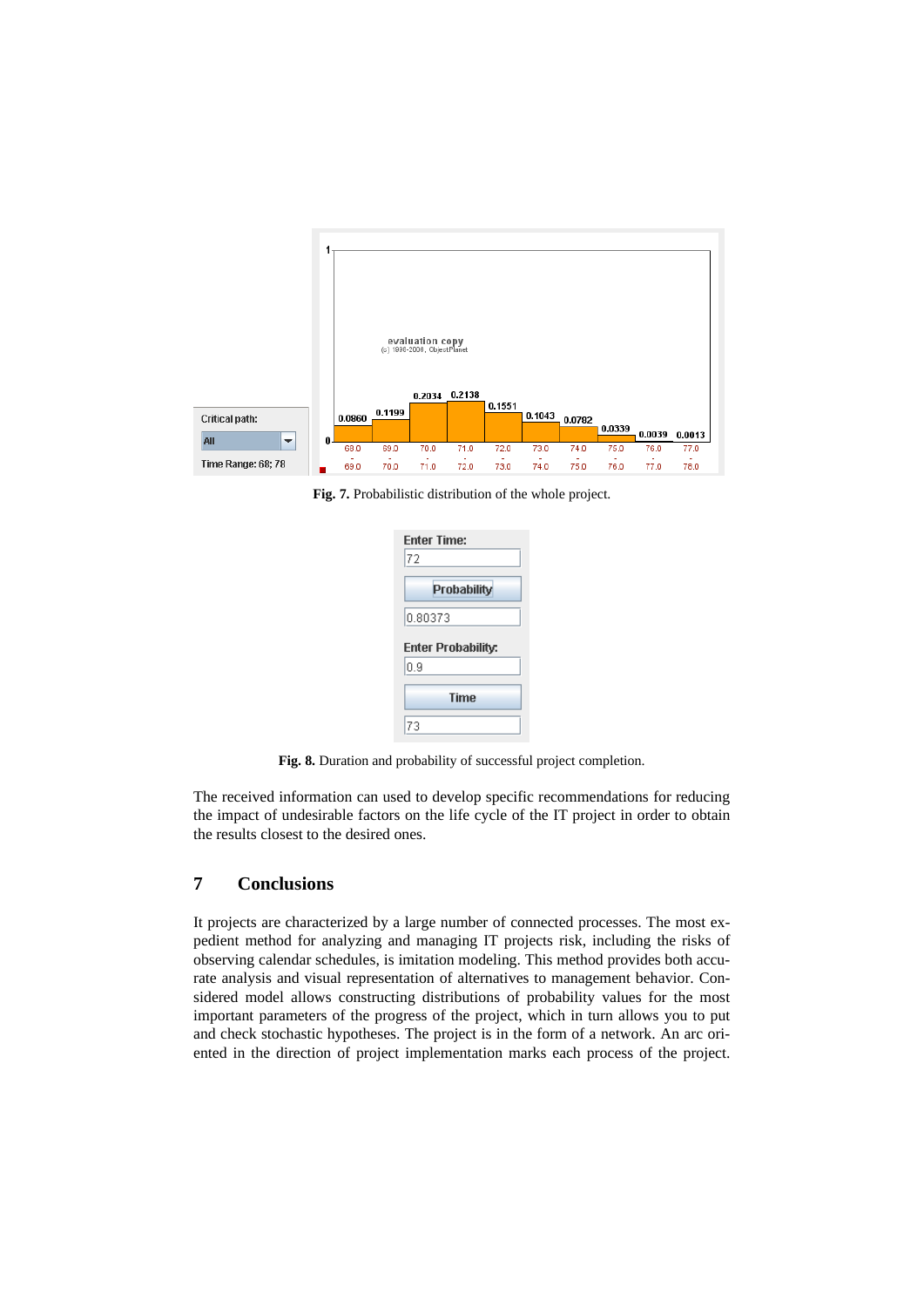Each event is set by a network node and establishes a coding relationship among project processes. Its number, title and duration characterize each process of the project. The duration of the processes can be deterministic, stochastic or probabilistic. In the first case, the Critical Path Method is used, in the second – PERT (Program Evaluation and Review Technique) method. In the case of probabilistic lifetime's processes, for each of them it is necessary to obtain probabilistic distributions of time of execution of this process. To obtain the kind of law probabilistic distribution and its parameters, you can use several methods. The First is to obtain the type and parameters of the distribution law by questioning experts (subjective probabilities). The second is based on the plural of analogues projects (objective probability). To determine the analogues projects must first classify the simulated project. To do this, we use the database of already executed projects and with the help of fuzzy classification; we divide the projects into classes by certain signs. Later after conducting cluster analysis of a simulated project determine the class to which it belongs and choose the rationing procedure for calculating the parameters of the project. Further work in this direction will focus on the research of situations in which every particular IT project process may have a different kind of probabilistic runtime distribution.

### **References**

- 1. Zafeiropoulos, I., Metaxiotis, K., Askounis, D.: Dynamic risk management system for the modeling, optimal adaptation and implementation of an ERP system. In: Information Management & Computer Security. (2005).
- 2. Islam, S., Mouratidis, H., Weippl, E. R.: An empirical study on the implementation and evaluation of a goal-driven software development risk management model. In: Information and Software Technology, 56(2), 117-133. (2014). DOI: 10.1016/j.infsof.2013.06.003
- 3. Deng, J., Bian, Y.: Constructing a risk management mechanism model of ERP project implementation. In: International Conference on Information Management, Innovation Management and Industrial Engineering, 2, 72-77. (2008). DOI: 10.1109/ICIII.2008.79
- 4. Lytvyn, V., Vysotska, V., Veres, O., Rishnyak, I., Rishnyak, H.: The Risk Management Modelling in Multi Project Environment. In: Proceedings of the International Conference on Computer Sciences and Information Technologies, CSIT, 32-35. (2017). DOI: 10.1109/STC-CSIT.2017.8098730
- 5. Vysotska, V., Rishnyak, I., Chyrun L.: Analysis and evaluation of risks in electronic commerce. In: CAD Systems in Microelectronics, 9th International Conference, 332-333. (2007). DOI: 10.1109/CADSM.2007.4297570
- 6. ISO 9000-2001.
- 7. Chapman C., Ward S.: Project risk management: processes, techniques and insights. Chichester: John Wiley & Sons, 1997.
- 8. Kahkonen K., Integration of risk and opportunity thinking in projects, Fourth European Project Management Conference, PMI Europe 2001, London UK, 6-7 June 2001.
- 9. Chapman, R. J.: The rules of project risk management: Implementation guidelines for major projects. Routledge. (2019).
- 10. Loosemore, M., Cheung, E.: Implementing systems thinking to manage risk in public private partnership projects. In: International Journal of Project Management, 33(6), 1325- 1334. (2015). DOI: 10.1016/j.ijproman.2015.02.005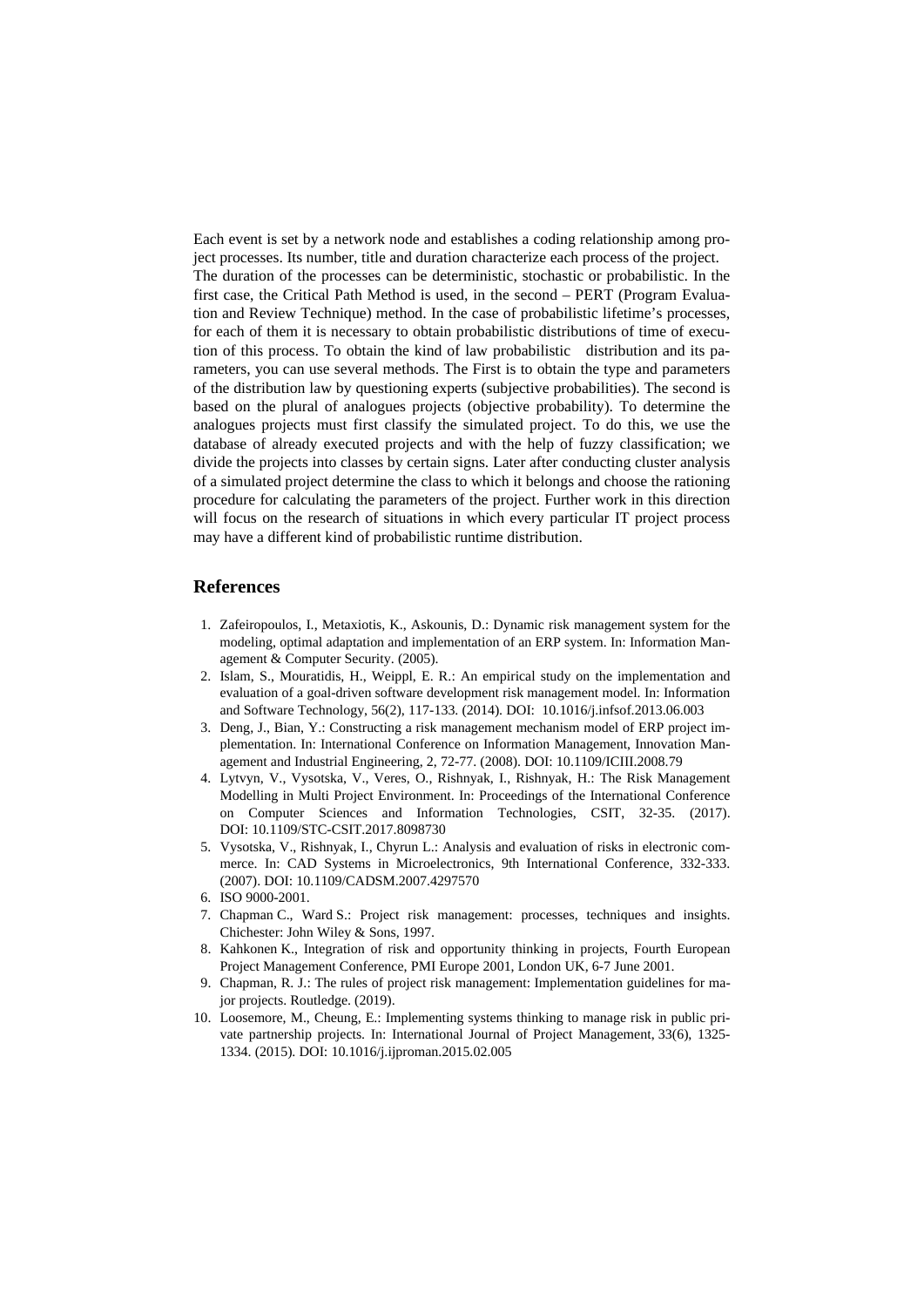- 11. Elzamly, A., Hussin, B.: A comparison of fuzzy and stepwise multiple regression analysis techniques for managing software project risks: Implementation phase. In: International Management Review, 10(1), 43-54. (2014).
- 12. Calkin, D. C., Finney, M. A., Ager, A. A., Thompson, M. P.,Gebert, K. M.: Progress towards and barriers to implementation of a risk framework for US federal wildland fire policy and decision making. In: Forest Policy and Economics, 13(5), 378-389. (2011). DOI: 10.1016/j.forpol.2011.02.007
- 13. Trach, O., Fedushko, S.: Determination of Measures of Counteraction to the Social-Oriented Risks of Virtual Community Life Cycle Organization. In: Advances in Intelligent Systems and Computing, 1080, 680-695. (2020). DOI: 10.1007/978-3-030-33695-0\_46
- 14. Yurynets, R., Yurynets, Z., Dosyn, D., Kis, Y.: Risk Assessment Technology of Crediting with the Use of Logistic Regression Model. In: CEUR Workshop Proceedings, Vol-2362, 153-162. (2019)
- 15. Sachenko, S., Beley O.: The information System of control risks. In: IEEE International Workshop on Intelligent Data Acquisition and Advanced Computing Systems: Technology and Aplications IDAACS, 270-274. (2001). DOI: 10.1109/IDAACS.2001.942029
- 16. Lytvyn, V.V.: An approach to intelligent agent construction for determining the group of bank risk basing on ontology. In: Actual Problems of Economics (7), 314-320. (2011)
- 17. Lytvyn, V., Kowalska-Styczen, A., Peleshko, D., Rak, T., Voloshyn, V., Noennig, J. R., Vysotska, V., Nykolyshyn, L., Pryshchepa, H.: Aviation Aircraft Planning System Project Development. In: Advances in Intelligent Systems and Computing IV, Springer, Cham, 1080, 315-348. (2020). DOI: 10.1007/978-3-030-33695-0\_23
- 18. Chyrun, L., Turok, I., Dyyak, I.: Information Model of the Tendering System for Large Projects. In: CEUR workshop proceedings, Vol-2604, 1224-1236. (2020).
- 19. Berko, A.Y., Aliekseyeva, K.A.: Quality evaluation of information resources in webprojects. In: Actual Problems of Economics 136(10), 226-234. (2012)
- 20. Chereshnyuk, O., Panasyuk, V., Sachenko, S., Banasik, A., Golyash, I.: Fuzzy-multiple Approach in Choosing the Optimal Term for Implementing the Innovative Project. In: International Conference on Intelligent Data Acquisition and Advanced Computing Systems: Technology and Applications, 533-537. (2017). DOI: 10.1109/IDAACS.2017.8095138
- 21. Morozov, V., Kalnichenko, O., Mezentseva, O.: The method of interaction modeling on basis of deep learning the neural networks in complex IT-projects. International Journal of Computing, 19(1), 88-96. (2020).
- 22. Matseliukh, Y., Vysotska, V., Bublyk, M.: Intelligent System of Visual Simulation of Passenger Flows. In: CEUR workshop proceedings, Vol-2604, 906-920. (2020).
- 23. Rusyn, B., Torska, R., Kobasyar, M.: Application of the cellular automata for obtaining pitting images during simulation process of thei growth. In: Advances in Intelligent Systems and Computing, 242, 299-306. (2014). DOI: 10.1007/978-3-319-02309-0\_32
- 24. Varetskyy, Y., Rusyn, B., Molga, A., Ignatovych, A.: A new method of fingerprint key protection of grid credential. In: Advances in Intelligent and Soft Computing, 84, 99-103. (2010). DOI: 10.1007/978-3-642-16295-4\_11
- 25. Sachenko, S., Lendyuk, T., Rippa, S.: Simulation of Computer Adaptive Learning and Improved Algorithm of Pyramidal Testing. In: Intelligent Data Acquisition and Advanced Computing Systems, 2, 764-770. (2013). DOI: 10.1109/IDAACS.2013.6663028
- 26. Kondratenko, Y., Gerasin, O., Topalov, A.: A simulation model for robot's slip displacement sensors. In: International Journal of Computing, 15(4), 224-236. (2016).
- 27. Tsague, H., Twala, B.: Investigation of carrier mobility degradation effects on mosfet leakage simulations. In: International Journal of Computing, 15(4), 237-247. (2016).